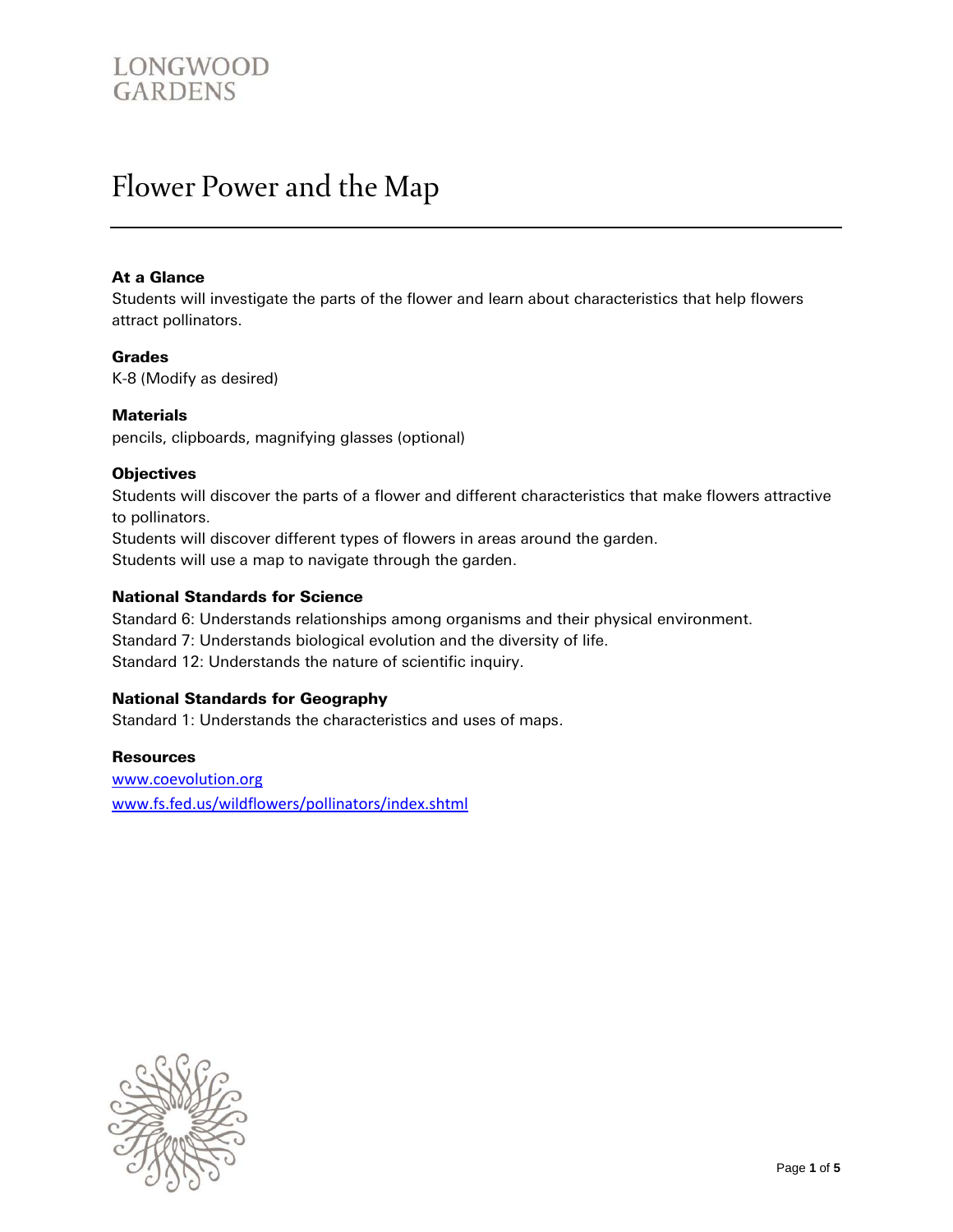# Flowers

#### Suggested Location

The Idea Garden

The parts of the flower used in pollination are the anther and stigma. The anther is the male part of the flower that holds the pollen. The pollen needs to travel from the anther of one plant to the stigma of different plant. The pollen must land on the stigma, which is the female part of the flower, in order for pollination to take place. A perfect flower has both the male and female parts. Look at the diagram of a perfect flower below.



Now look around the garden. See if you can locate the parts of the flower used in pollination. Can you see the pollen on the flower? Can you find the anthers and the stigma?

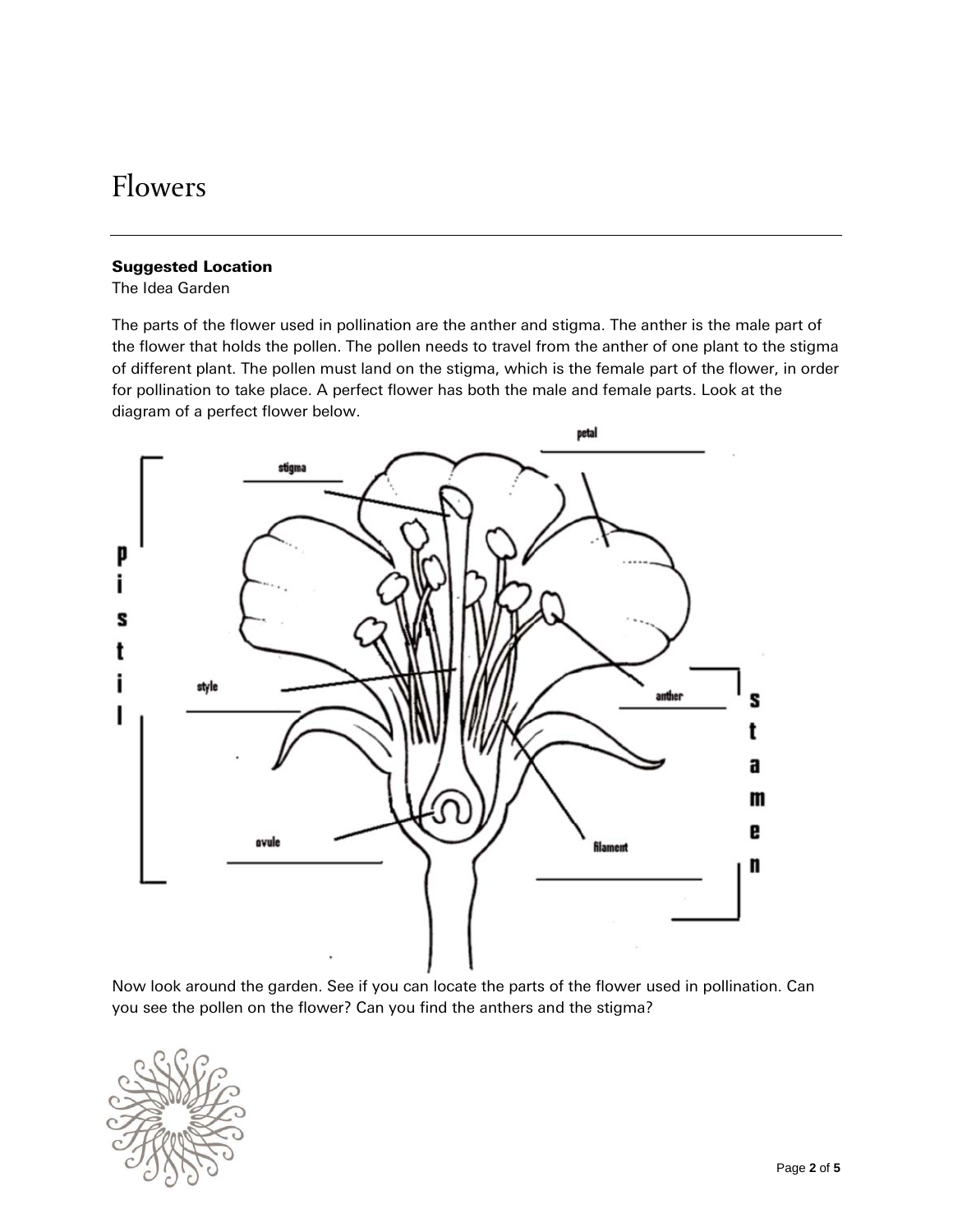#### **Directions**

Your mission is to hunt for perfect flowers in different areas of Longwood Gardens. Use the Longwood Gardens guide map to help you locate specific areas. Record the name and characteristics of perfect flower specimens you discover in each of the areas. Look for tags to find the name of the flower. Each tag will have a common name and a scientific name for the plant. It may also include its origin.



Plan your route before you begin the hunt!

#### Garden Area

The Idea Garden

| <b>Flower Name</b> | <b>Color</b> | <b>Shape</b> | <b>Scent</b> |
|--------------------|--------------|--------------|--------------|
| $\mathbf 1$ .      |              |              |              |
|                    |              |              |              |
|                    |              |              |              |
|                    |              |              |              |
| 2.                 |              |              |              |
|                    |              |              |              |
|                    |              |              |              |
|                    |              |              |              |
| 3.                 |              |              |              |
|                    |              |              |              |
|                    |              |              |              |
|                    |              |              |              |
|                    |              |              |              |

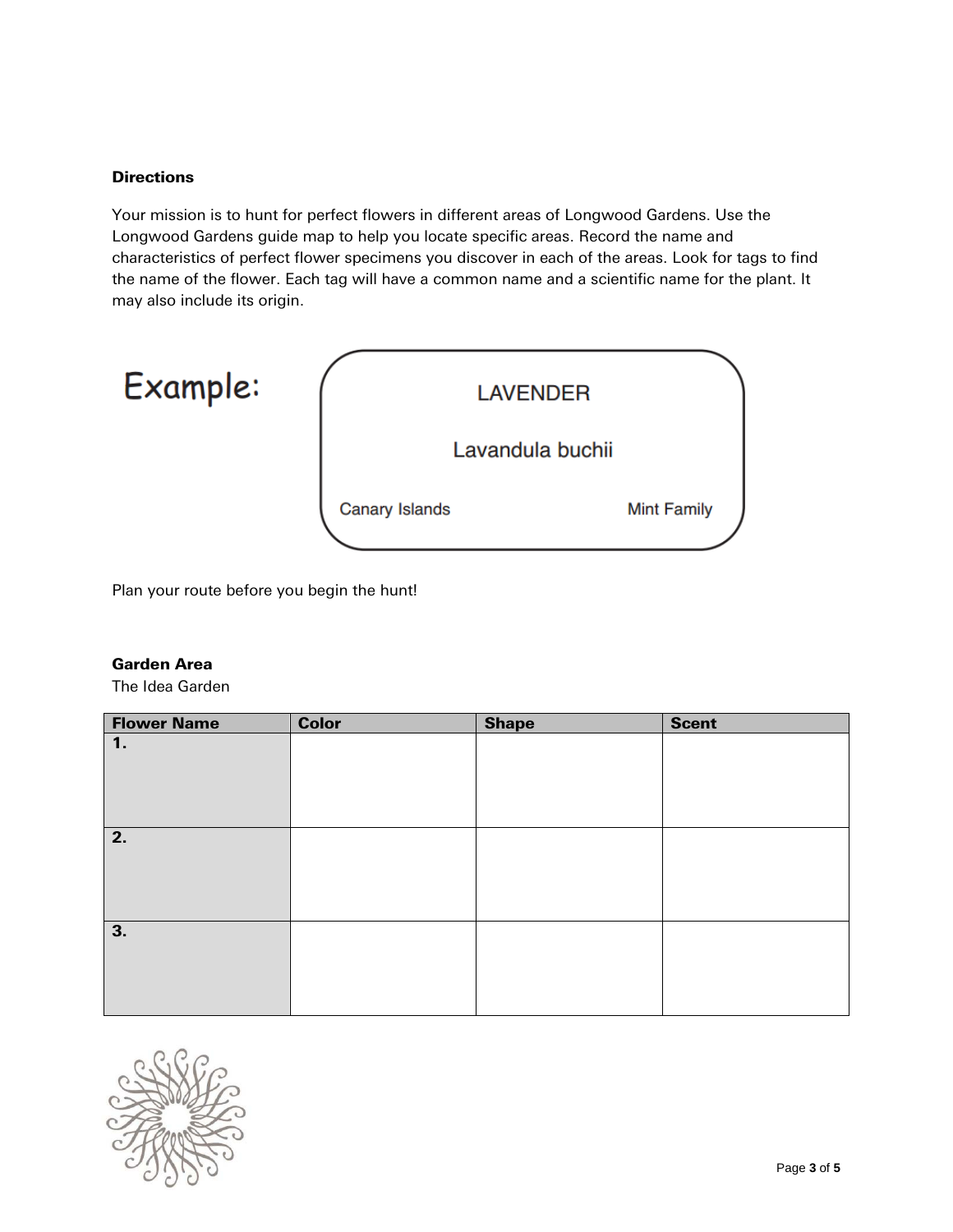### Garden Area

Flower Garden Walk

| <b>Flower Name</b> | <b>Color</b> | <b>Shape</b> | <b>Scent</b> |
|--------------------|--------------|--------------|--------------|
| $\mathbf 1$ .      |              |              |              |
| $\overline{2}$ .   |              |              |              |
| 3.                 |              |              |              |

## Garden Area

Conservatory

| <b>Flower Name</b> | <b>Color</b> | <b>Shape</b> | <b>Scent</b> |
|--------------------|--------------|--------------|--------------|
| 1.                 |              |              |              |
|                    |              |              |              |
|                    |              |              |              |
|                    |              |              |              |
| 2.                 |              |              |              |
|                    |              |              |              |
|                    |              |              |              |
|                    |              |              |              |
| 3.                 |              |              |              |
|                    |              |              |              |
|                    |              |              |              |
|                    |              |              |              |
|                    |              |              |              |